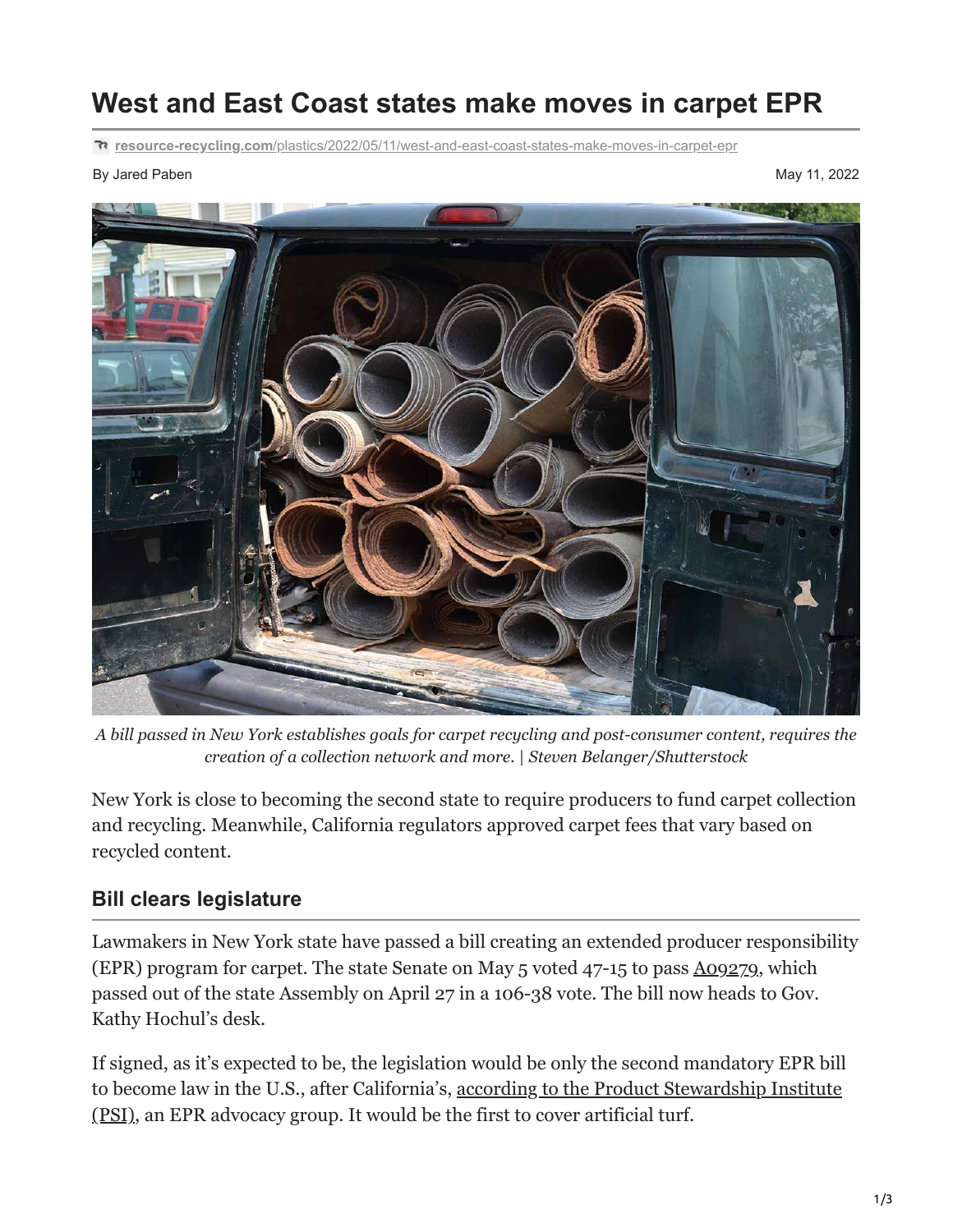The bill would set goals for carpet recycling and post-consumer content, establish a collection network, require education and outreach efforts and phase out per- and polyfluoroalkyl substances (PFAS) chemicals in new carpet. It requires producers to finance and manage the collection and recycling system.

"We are very pleased to be part of the team that developed and passed this bill in New York," Resa Dimino, managing partner of the Signalfire Group, stated in a press release. "This legislation – second in the nation – offers a strong model for other states looking to reduce waste and fight climate change by increasing carpet recycling."

# **Support for NY bill leads to removal from board**

[Floordaily.net,](https://www.floordaily.net/flooring-news/aquafils-rossi-terminated-from-care-board-for-supporting-erp-legislation-in-other-states) a trade publication covering the carpet industry, reported that stewardship group Carpet America Recovery Effort (CARE) removed major companies from two of its board seats because they supported EPR bills in New York and Illinois (the Illinois bill did not pass this legislative session).

CARE, which manages the collection and recycling program under California's mandatory program, opposes mandatory EPR programs. Floordaily reported that CARE kicked carpet recycling companies Aquafil USA and DC Foam Recycle off the board, saying their support for the bills violated CARE's policy.

Aquafil [collects carpet scraps in the U.S.](https://resource-recycling.com/plastics/2019/01/30/reclaimer-opens-southwest-carpet-recovery-operation/) and elsewhere and, using a depolymerization process at its [ECONYL Regeneration Plant](https://www.prada.com/us/en/pradasphere/special-projects/2019/prada-re-nylon-5.html) in Slovenia, recycles the nylon for use in textiles. DC Foam Recycle is a post-consumer nylon carpet collection company owned by Wellman Advanced Materials, which recycles the plastic into pellets for use in vehicles and other applications. DC Foam Recycle was one of the largest recipients of CARE's voluntary subsidy program, which CARE [canceled](https://resource-recycling.com/plastics/2020/04/29/carpet-producers-to-end-voluntary-recycling-subsidies/) in April 2020, citing difficult business conditions brought on by the coronavirus pandemic.

After the removals, 15-year board member Sean Ragiel of New Jersey-based CarpetCycle resigned in protest, according to Floordaily.com.

### **California regulators approve goals**

Meanwhile, in California, the Department of Resources Recycling and Recovery (CalRecycle) [recently approved](https://www2.calrecycle.ca.gov/PublicNotices/Details/4654) a CARE plan to impose different consumer fees, depending on whether the carpet is made with recycled content.

To fund CARE's collection and recycling system, consumers will pay 33 cents per square yard of broadloom carpet with 10% or more recycled content and 35 cents per square yard of broadloom carpet with less than 10% recycled content. They'll pay 48 cents per square yard of carpet tile with 10% or more recycled content and 50 cents per square yard of carpet tile with less than 10% recycled content.